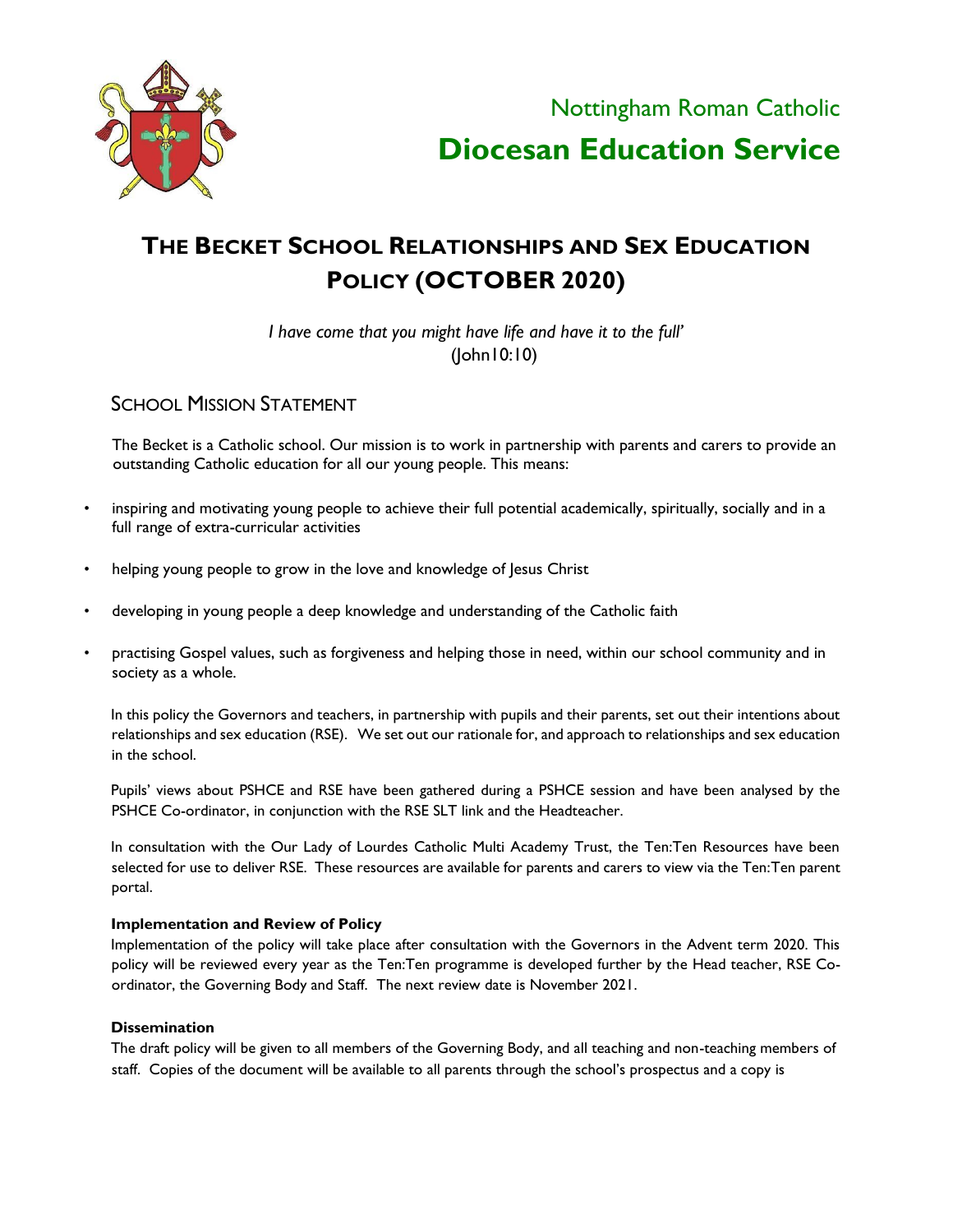available in the school office. Details of the content of the RSE curriculum will also be published on the school's website.

# **DEFINING RELATIONSHIPS AND SEX EDUCATION**

The DfE guidance states that "children and young people need to know how to be safe and healthy, and how to manage their academic, personal and social lives in a positive way"<sup>1</sup>. It is about the development of the pupil's knowledge and understanding of her or him as a sexual being, about what it means to be fully human, called to live in right relationships with self and others and being enabled to make moral decisions in conscience. In primary schools the focus should be on "teaching the fundamental building blocks and characteristics of positive relationships, with particular reference to friendships, family relationships, and relationships with other children and with adults."<sup>2</sup> This would include the topics of families and the people of who care for me, caring friendships, respectful relationships, online relationships and being safe. In Secondary schools RSE should "give young people the information they need to help them develop healthy, nurturing relationships of all kinds, not just intimate relationships. It should enable them to know what a healthy relationship looks like and what makes a good friend, a good colleague and a successful marriage or other type of committed relationship. It should also cover contraception, developing intimate relationships and resisting pressure to have sex (and not applying pressure)."<sup>3</sup>

# STATUTORY CURRICULUM REQUIREMENTS

We are legally required to teach those aspects of RSE which are statutory parts of National Curriculum Science. (There is also a separate requirement for maintained secondary schools to teach about HIV, AIDS and sexually transmitted infections. This does not apply to academies).

However, the reasons for our inclusion of RSE go further.

# **RATIONALE**

### 'I HAVE COME THAT YOU MIGHT HAVE LIFE AND HAVE IT TO THE FULL'

### (Jn.10.10**)**

l

We are involved in relationships and sex education precisely because of our Christian beliefs about God and about the human person. The belief in the unique dignity of the human person made in the image and likeness of God underpins the approach to all education in a Catholic school. Our approach to RSE therefore is rooted in the Catholic Church's teaching of the human person and presented in a positive framework of Christian ideals.

At the heart of the Christian life is the Trinity; Father, Son and Spirit in communion, united in loving relationship and embracing all people and all creation. As a consequence of the Christian belief that we are made in the image and likeness of God, gender and sexuality are seen as God's gift, reflect God's beauty, and share in the divine creativity. RSE, therefore, will be placed firmly within the context of relationship as it is there that sexuality grows and develops.

Following the guidance of the Bishops of England and Wales and as advocated by the DFE (and the Welsh Assembly Government) RSE will be firmly embedded in the PSHE framework as it is concerned with nurturing human wholeness and integral to the physical, spiritual, emotional, moral, social and intellectual development of pupils. It is

<sup>&</sup>lt;sup>1</sup> Relationships Education, Relationships and Sex Education (RSE) and Health Education: Statutory guidance for governing bodies, proprietors, head teachers, principals, senior leadership teams, teachers Page 4

<sup>2</sup> Relationships Education, Relationships and Sex Education (RSE) and Health Education: Statutory guidance for governing bodies, proprietors, headteachers, principals, senior leadership teams, teachers Page 19

<sup>3</sup> Relationships Education, Relationships and Sex Education (RSE) and Health Education: Statutory guidance for governing bodies, proprietors, head teachers, principals, senior leadership teams, teachers Page 25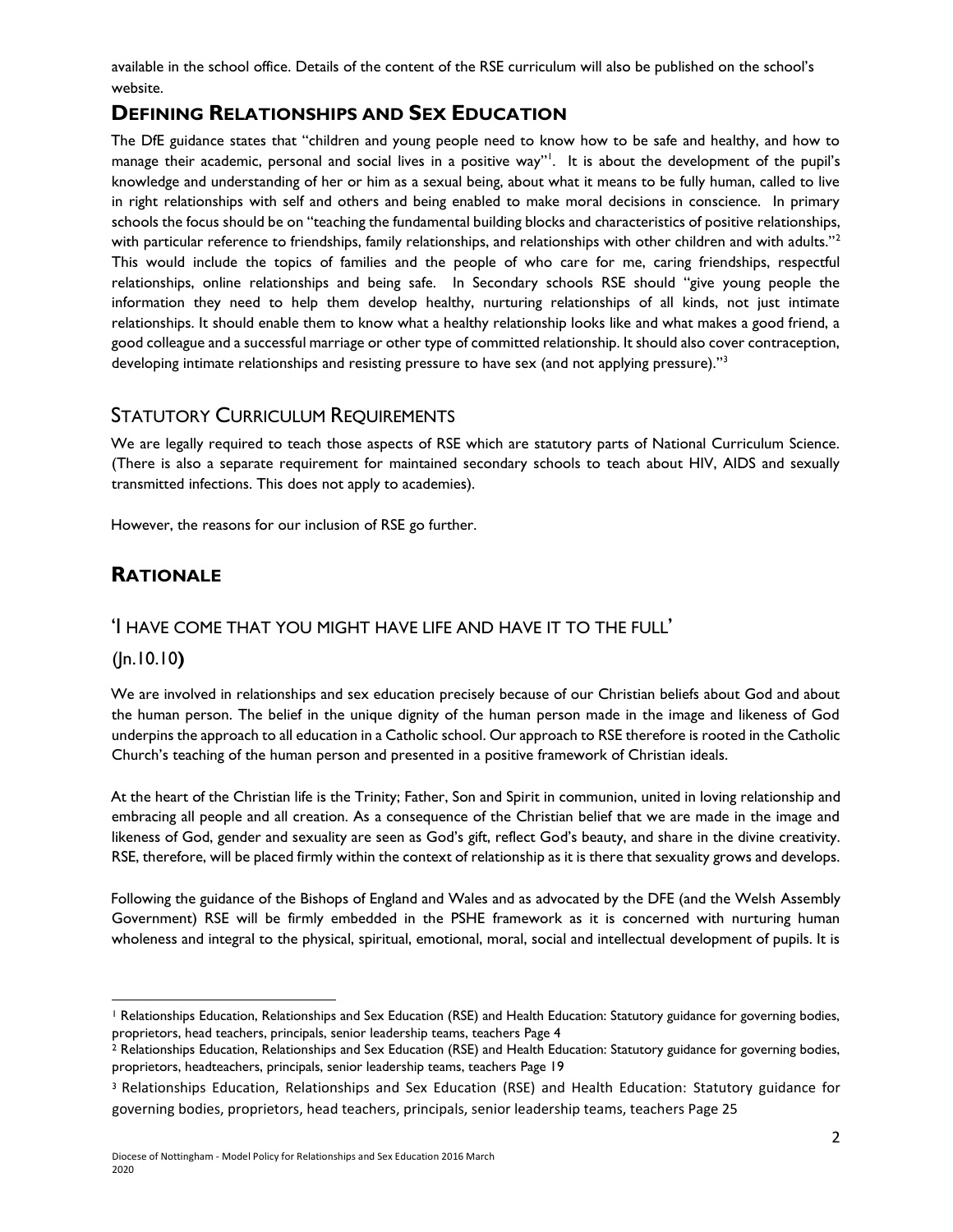centred on Christ's vision of being human as good news and will be positive and prudent, showing the potential for development, while enabling the dangers and risks involved to be understood and appreciated.

All RSE will be in accordance with the Church's moral teaching. It will emphasise the central importance of marriage and the family whilst acknowledging that all pupils have a fundamental right to have their life respected whatever household they come from. It will also prepare pupils for life in modern Britain.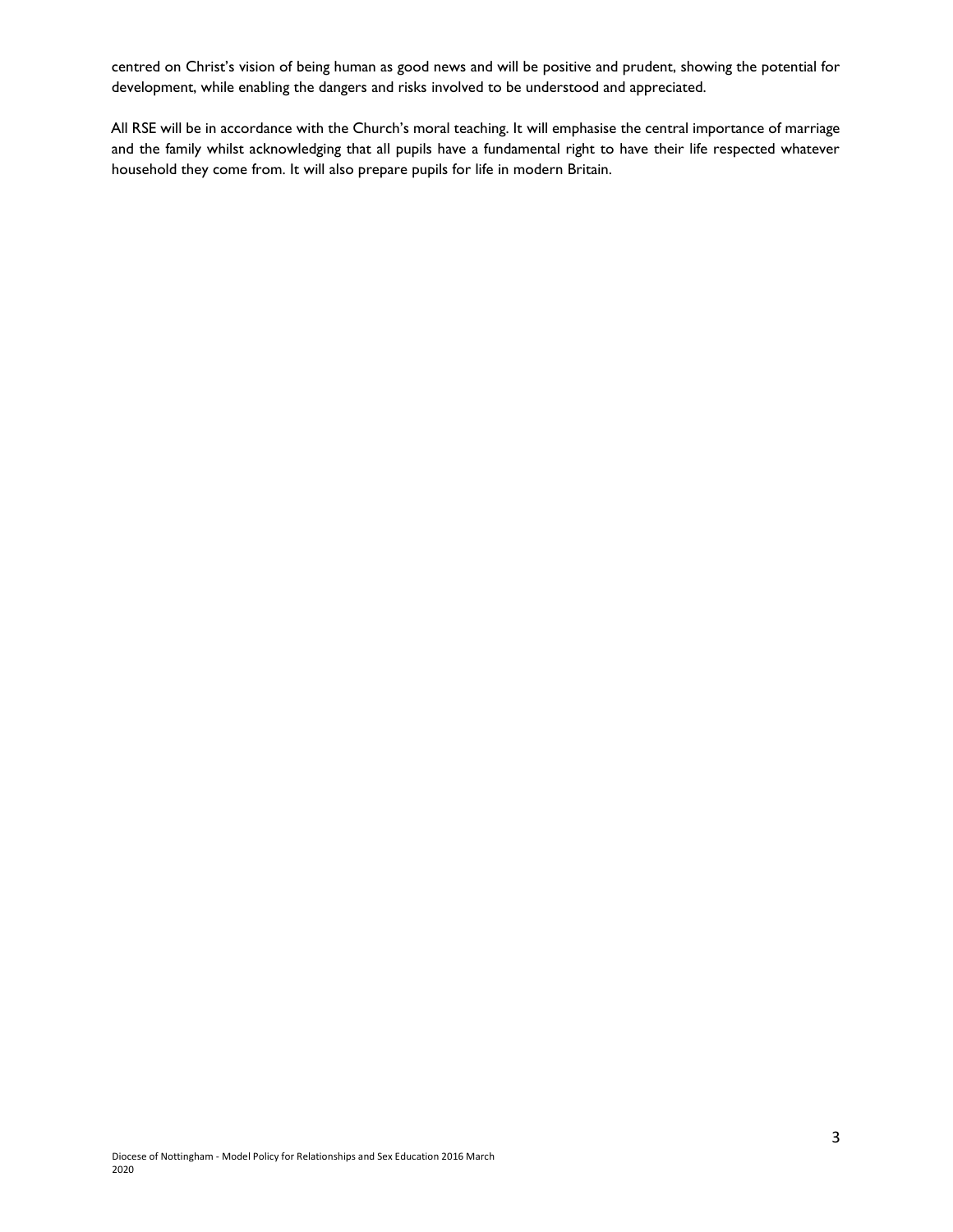# **VALUES AND VIRTUES**

Our programme enshrines Catholic values relating to the importance of stable relationships, marriage and family life. It also promotes those virtues which are essential in responding to the God's call to love others with a proper respect for their dignity and the dignity of the human body. The following virtues will be explicitly explored and promoted: faithfulness, fruitfulness, chastity, integrity, prudence, mercy and compassion.

# **AIM OF RSE AND THE MISSION STATEMENT**

The Becket School's Mission Statement commits us to the education of the whole child (spiritual, physical, intellectual, moral, social, cultural, emotional) and we believe that RSE is an integral part of this education. Furthermore, our school aims state that we will endeavour to raise pupils' self-esteem, help them to grow in knowledge and understanding, recognise the value of all persons and develop caring and sensitive attitudes. It is in this context that we commit ourselves:

In partnership with parents, to provide children and young people with a "positive and prudent sexual education"<sup>4</sup> which is compatible with their physical, cognitive, psychological, and spiritual maturity, and rooted in a Catholic vision of education and the human person.

#### **Objectives**

To develop the following **attitudes and virtues**:

- reverence for the gift of human sexuality and fertility;
- respect for the dignity of every human being in their own person and in the person of others;
- joy in the goodness of the created world and their own bodily natures;
- responsibility for their own actions and a recognition of the impact of these on others;
- recognising and valuing their own sexual identity and that of others;
- celebrating the gift of life-long, self-giving love;  $\Box$  recognising the importance of marriage and family life;  $\Box$  fidelity in relationships.

To develop the following **personal and social skills**:

- making sound judgements and good choices which have integrity, and which are respectful of the individual's commitments;
- loving and being loved, and the ability to form friendships and loving, stable relationships free from exploitation, abuse and bullying;
- managing emotions within relationships, and when relationships break down, with confidence, sensitivity and dignity;
- managing conflict positively, recognising the value of difference;
- cultivating humility, mercy and compassion, learning to forgive and be forgiven;
- developing self-esteem and confidence, demonstrating self-respect and empathy for others;
- building resilience and the ability to resist unwanted pressures, recognising the influence and impact of the media, internet and peer groups and so developing the ability to assess pressures and respond appropriately;
- being patient, delaying gratification and learning to recognise the appropriate stages in the development of relationships, and how to love chastely;
- assessing risks and managing behaviours in order to minimise the risk to health and personal integrity.

#### To **know and understand**:

l

<sup>4</sup> *Gravissimum Educationis* 1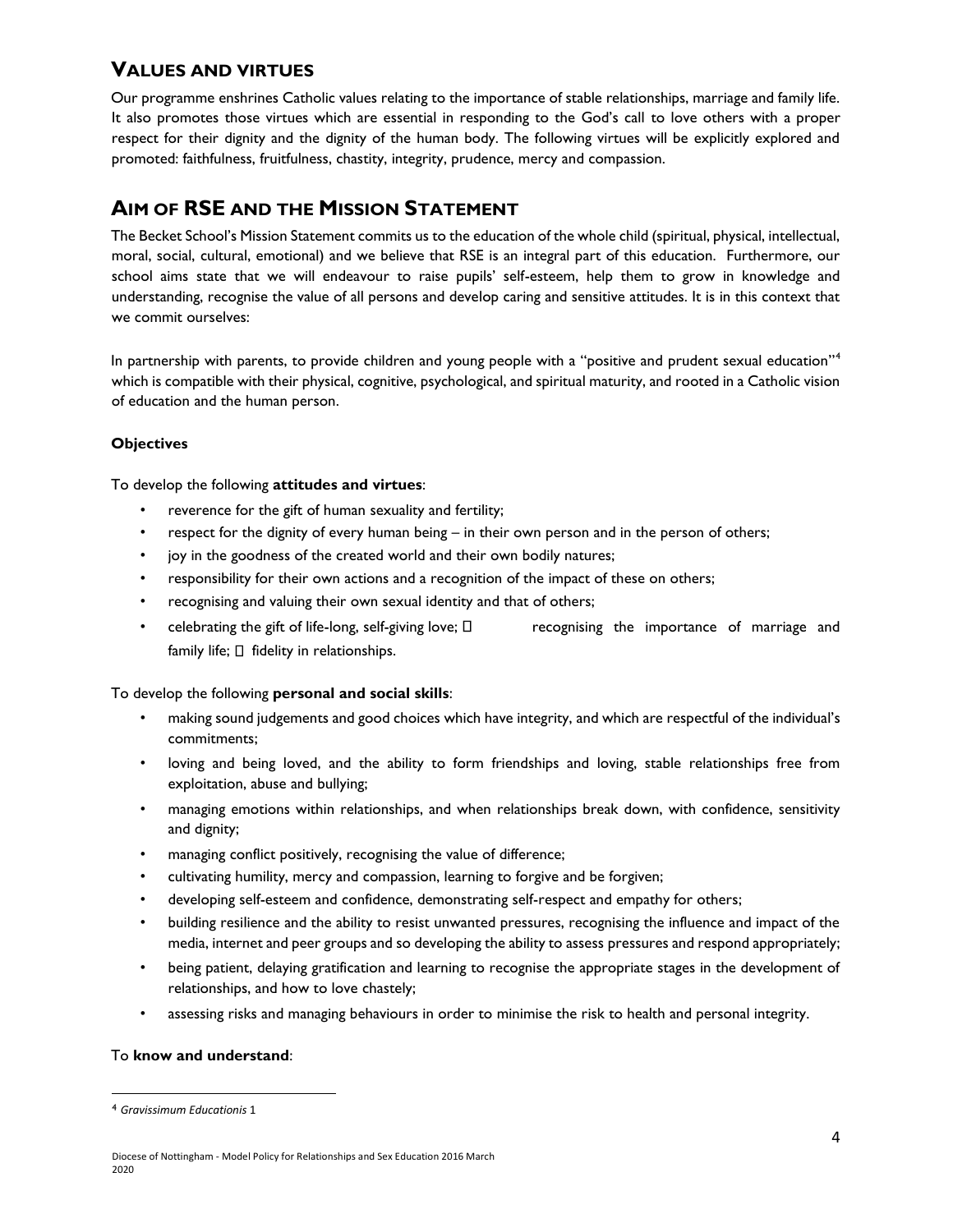- the Church's teaching on relationships and the nature and meaning of sexual love;
- the Church's teaching on marriage and the importance of marriage and family life;
- the centrality and importance of virtue in guiding human living and loving;
- the physical and psychological changes that accompany puberty;
- the facts about human reproduction, how love is expressed sexually and how sexual love plays an essential and sacred role in procreation;
- how to manage fertility in a way which is compatible with their stage of life, their own values and commitments, including an understanding of the difference between natural family planning and artificial contraception;
- how to keep themselves safe from sexually transmitted infections and how to avoid unintended pregnancy, including where to go for advice.

#### **Outcomes**

#### **INCLUSION AND DIFFERENTIATED LEARNING**

We will ensure RSE is sensitive to the different needs of individual pupils in respect to pupils' different abilities, levels of maturity and personal circumstances; for example, their own sexual orientation, faith or culture and is taught in a way that does not subject pupils to discrimination. Lessons will also help children to realise the nature and consequences of discrimination, teasing, bullying and aggressive behaviours (including cyber-bullying), use of prejudice-based language and how to respond and ask for help. This has close links to the school's Inclusion Policy.

# **EQUALITIES OBLIGATIONS**

The governing body have wider responsibilities under the Equalities Act 2010 and will ensure that our school strives to do the best for all of the pupils, irrespective of disability, educational needs, race, nationality, ethnic or national origin, pregnancy, maternity, sex, gender identity, religion or sexual orientation or whether they are looked-after children.

# **BROAD CONTENT OF RSE**

Three aspects of RSE - attitudes and values, knowledge and understanding, and personal and social skills will be provided in three inter-related ways: the whole school / ethos dimension; a cross-curricular dimension and a specific relationships and sex curriculum.

### PROGRAMME / RESOURCES

Teaching strategies will include:

- establishing ground rules
- distancing techniques
- discussion
- project learning
- reflection
- experiential
- active
- brainstorming
- film & video
- group work
- role-play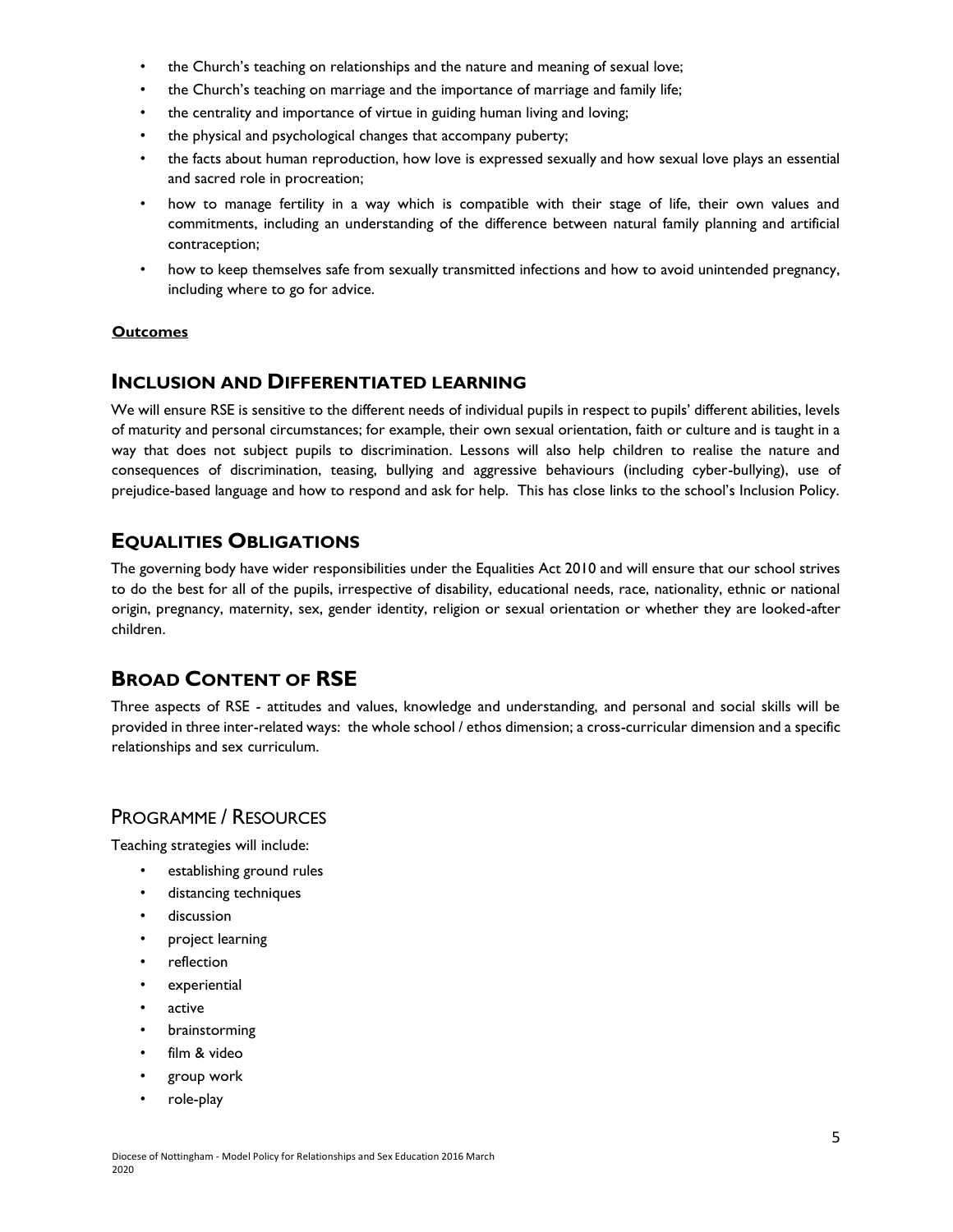- trigger drawings
- values clarification

Assessment of pupils' learning in RSE will take place during lessons, with focus on question and answer/quizzes/low stakes tests to ensure teachers can gauge the level of understanding reached.

Our programme will be covered as follows:

| Foundation Programme - Year 7 / Year 8         |
|------------------------------------------------|
| <b>Ten: Ten Resources - Overview of Topics</b> |

| <b>Session Title</b>   | Overview                                                                                                                                                                                           |
|------------------------|----------------------------------------------------------------------------------------------------------------------------------------------------------------------------------------------------|
| Session One:           | The core religious understanding taught at the outset of this programme of work is that we are                                                                                                     |
| Who Am I?              | created by God as one whole person, both body and soul. Pupils will be encouraged to celebrate                                                                                                     |
|                        | their uniqueness, value and dignity, which derive from God, and subsequently to recognise the<br>respect they should have for themselves and others as persons.                                    |
| Session Two:           | Building on the religious understanding of the body, students will explore changes in puberty,                                                                                                     |
| <b>Changing Bodies</b> | including physical and emotional changes. They will consider how to look after and accept their                                                                                                    |
|                        | changing bodies, including how to take responsibility for personal hygiene, and understand that                                                                                                    |
|                        | there are different body shapes, sizes and personal attributes.                                                                                                                                    |
| Session Three:         | In this session, pupils identify what contributes to their self-esteem, and how high or low levels of                                                                                              |
| Healthy Inside and Out | self-esteem can affect their confidence and decision making. Building on previous exploration of<br>body shapes and sizes, they will explore the effect of body image and learn techniques to help |
|                        | them increase self-esteem.                                                                                                                                                                         |
| Session Four:          | This session enables students to understand sexual intercourse within a scientific, moral and                                                                                                      |
| Where We Come From     | religious context, leading them in turn to a richer understanding of human reproduction,<br>including fertility and the menstrual cycle.                                                           |
| Session Five:          | In this session, pupils will learn the features of positive and stable relationships between family                                                                                                |
| Family and Friends     | and friends. They will reflect on different family structures, explore how to deal with conflict,                                                                                                  |
|                        | and understand the qualities of true friendship.                                                                                                                                                   |
| Session Six:           | Rooted in the RE teaching that we are made out of love for love, pupils will explore their digital                                                                                                 |
| My Life on Screen      | lives and the effect our use of digital technology can have on ourselves and others. NB. This                                                                                                      |
|                        | lesson should be taught in addition to a wider online safety curriculum, not replace it.                                                                                                           |
| Session Seven: Living  | Building on previous sessions' learning about behaviour management, the final session of the                                                                                                       |
| Responsibly            | Foundation Programme explores social responsibility and respect for self and others. It should                                                                                                     |
|                        | inspire young people to be responsible and play a positive part in their communities.                                                                                                              |

### **Foundation Programme - Year 9 / Year 10 / Year 11 Ten:Ten Resources – Overview of Topics**

| <b>Session Title</b> | Overview                                                                               |
|----------------------|----------------------------------------------------------------------------------------|
| Session One:         | This lesson begins the module by exploring the search for love that is part of human   |
| The Search for Love  | nature, but is not ultimately satisfied by another human being, however wonderful this |
|                      | may be. Pupils will learn that human love is a sign of the "greater love" of God. This |
|                      | leads to an exploration of the Church teaching of sex as a gift from God, and that     |
|                      | sexual intercourse is the most intimate expression of human love that should be        |
|                      | delayed until marriage.                                                                |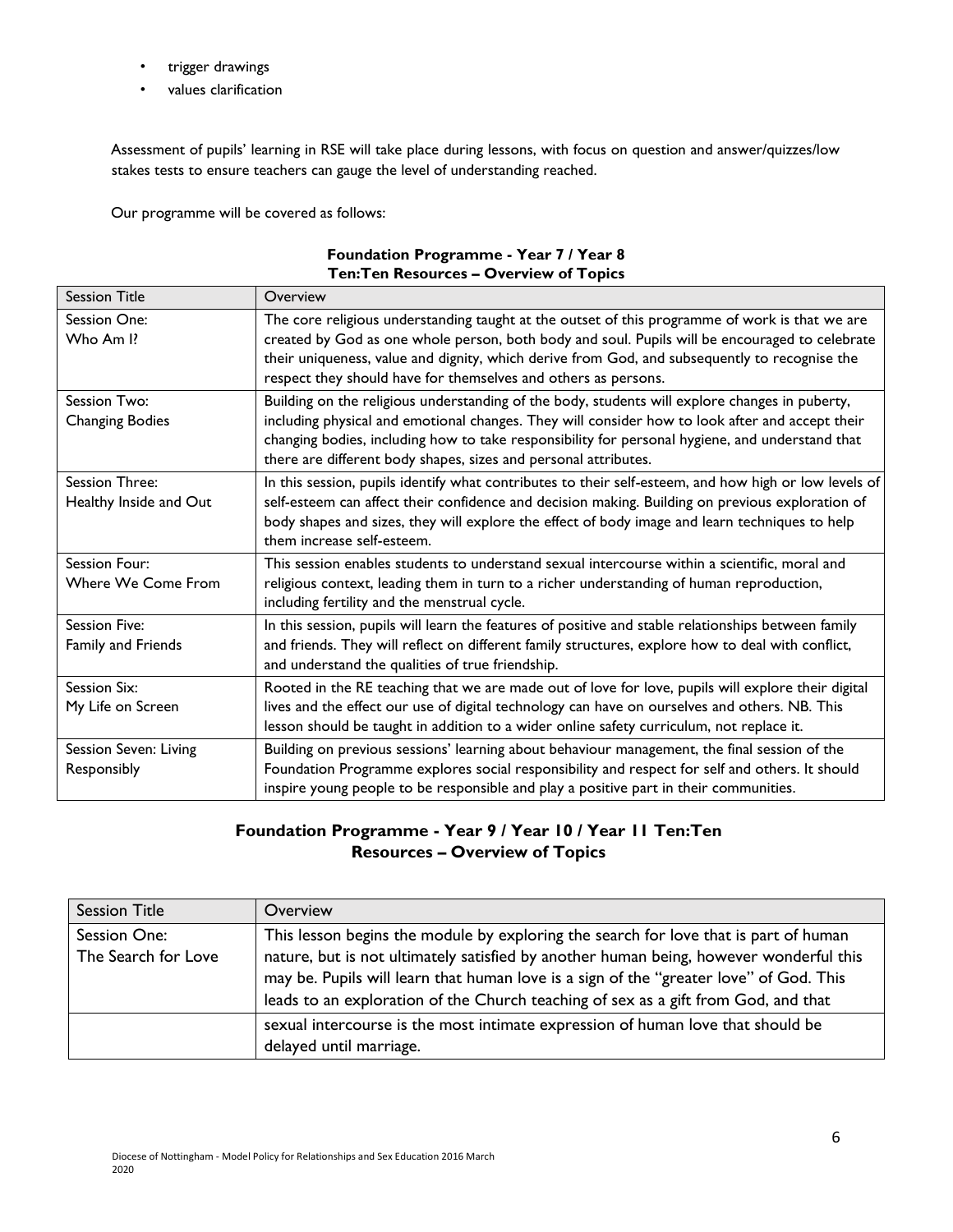| Session Two:               | Building on the teaching in RE about sexual intimacy, this session explores some key        |
|----------------------------|---------------------------------------------------------------------------------------------|
| Love People, Use Things    | issues for Year 9 pupils regarding sexual desire, casual sex, pornography and               |
|                            | masturbation. It will empower pupils to love people and use things, rather than the         |
|                            | other way around.                                                                           |
| Session Three:             | This session helps pupils to understand the difference between love and lust and the        |
| In Control of My           | importance and benefits of delaying sexual intimacy. Pupils will recognise, clarify and, if |
| Choices                    | necessary, challenge their values, attitudes and beliefs, and they will understand how      |
|                            | these influence their choices.                                                              |
| Session Four:              | Through interviews with experts and testimonies from couples, pupils will learn about       |
| Fertility and              | methods of managing conception for the purposes of achieving or avoiding pregnancy          |
| Contraception              | and the difference between natural and artificial methods. They will also be taught the     |
|                            | Church's teaching on contraception and the value of life, and the specifics of how          |
|                            | different contraceptives function.                                                          |
| <b>Session Five:</b>       | In this session, pupils will discuss various types of committed relationships (e.g. civil   |
| Marriage                   | marriage, civil partnerships, forced marriage, monogamy, etc) leading to teaching about     |
|                            | the nature and importance of sacramental Christian marriage. Pupils will also be            |
|                            | encouraged to consider their own future relationship plans and give thought to              |
|                            | developing the virtues they will need.                                                      |
| Session Six:               | In this lesson, pupils will learn about non-physical and online consent (physical consent   |
| <b>One Hundred Percent</b> | and sexual exploitation are covered in the next session). They will learn that consent      |
|                            | given under pressure or coercion is not true consent.                                       |
| Session Seven: Knowing     | The final session of this programme explores issues around physical consent and sexual      |
| My Rights and              | exploitation. It also explores wider human rights and responsibilities, and the tensions    |
| Responsibilities           | between human rights law and cultural/religious expectations.                               |

#### **Cinema in Education Experience Ten:Ten Resources – Overview of Topics**

| Year Group | Overview                                                                                                                                                                                                                                                                                                                                                                                                                               |
|------------|----------------------------------------------------------------------------------------------------------------------------------------------------------------------------------------------------------------------------------------------------------------------------------------------------------------------------------------------------------------------------------------------------------------------------------------|
| Year 7     | Cinema in Education experience based on the film 'Facts of Life'. The production aims to help<br>young people examine the wide and varied pressures that they face in their lives. 'Facts of Life' is<br>a story about friendship, new beginnings, bullying, aspiration, and the impact of social media on<br>relationships. It helps young people to see their true, innate value through the eyes of God.                            |
| Year 8     | Cinema in Education experience based on the film 'The Trouble with Max'. The production aims<br>to help young people examine the wide and varied pressures that they face in their lives. 'The<br>Trouble with Max' allows young people to reflect personally on the negative pressures and<br>influences they are faced with and to combat these lies with a deeper understanding of the truth<br>about who they are.                 |
| Year 9     | Cinema in Education experience based on the film 'Love, Honour, Cherish'. The production<br>aims to help young people examine the wide and varied pressures that they face in their lives.<br>'Love, Honour, Cherish' explores peer pressure, relationships, sexting and the impact of the<br>media. It promotes the virtue of chastity, love and marriage.                                                                            |
| Year 10    | Cinema in Education experience based on the film 'Babies'. The production aims to help young<br>people examine the wide and varied pressures that they face in their lives. 'Babies' covers a wide<br>range of themes dealing with teenage pregnancy, abortion, parenthood, relationships, marriage,<br>family love, love and responsibility. It enables young people to understanding delicate issues with<br>their hearts and minds. |
| Year II    | Cinema in Education experience based on the film 'Truth and Lies'. The production aims to help<br>young people examine the wide and varied pressures that they face in their lives. 'Truth and                                                                                                                                                                                                                                         |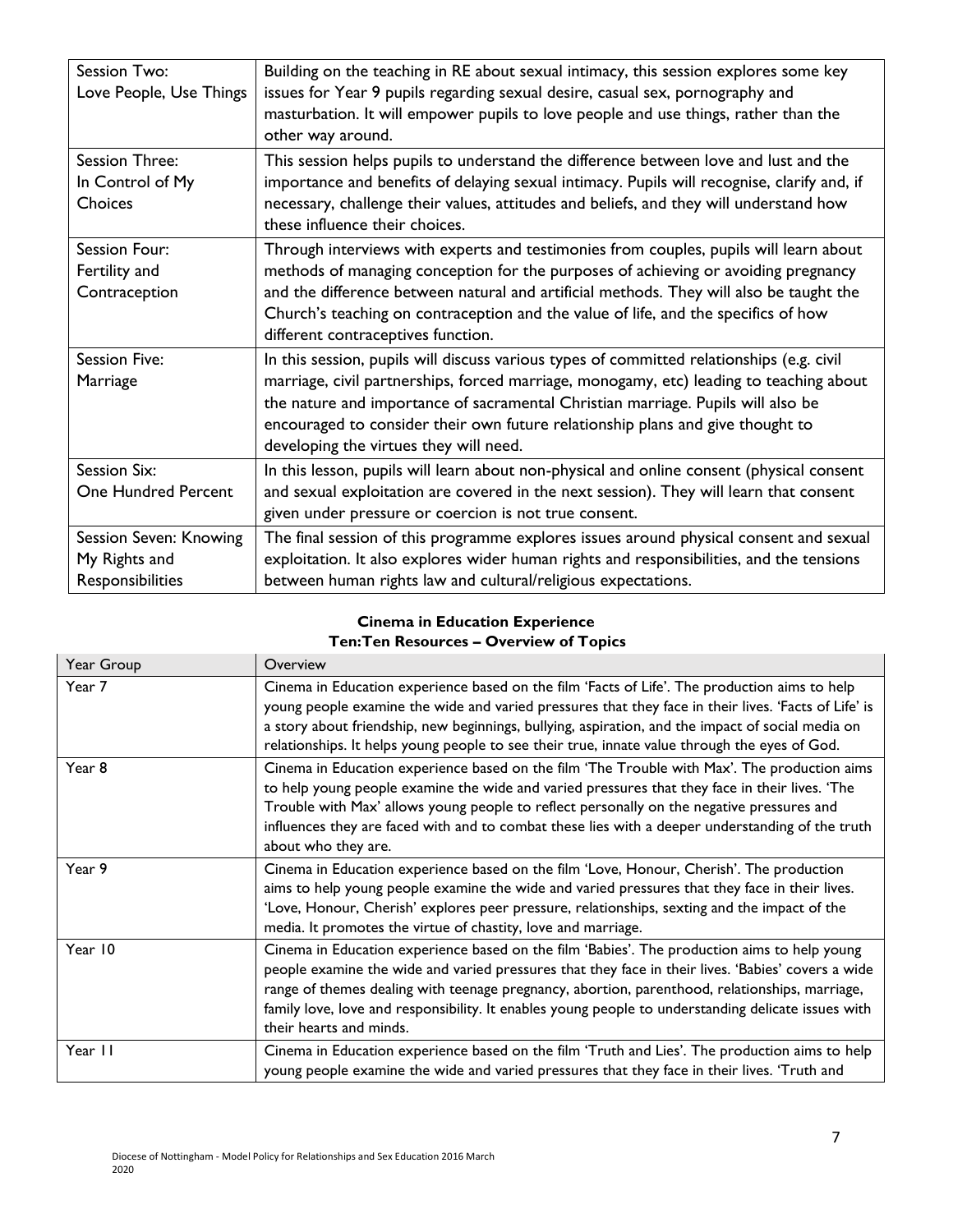| Lies' uses a mixture of drama, documentary, discussion and reflection to help students      |
|---------------------------------------------------------------------------------------------|
| understand that pornography negatively impacts the self, relationships and the wider world. |

# **PARENTS AND CARERS**

We recognise that parents (and other carers who stand in their place) are the primary educators of their children. As a Catholic school, we provide the principal means by which the Church assists parents and carers in educating their children. Therefore, the school will support parents and carers by providing material to be shared with their children at home and workshops to help parents/carers to find out more. Parents/carers will be informed by letter when the more sensitive aspects of RSE will be covered in order that they can be prepared to talk and answer questions about their children's learning.

Parents must be consulted before this policy is ratified by the governors. They will be consulted at every stage of the development of the RSE programme, as well as during the process of monitoring, review and evaluation. They will be able to view the resources used by the school in the RSE programme. Our aim is that, at the end of the consultation process, every parent and carer will have full confidence in the school's RSE programme to meet their child's needs.

Parents continue to have *the right to withdraw* their children from Sex Education except in those elements which are required by the National Curriculum science orders. Should parents wish to withdraw their children they are asked to notify the school by contacting the Headteacher. The school will provide support by providing material for parents to help the children with their learning.

We believe that the controlled environment of the classroom is the safest place for this curriculum to be followed. Please refer to the DfE guidance Page 17 for further details on the right to be excused from sex education (commonly referred to as the right to withdraw).

# **BALANCED CURRICULUM**

Whilst promoting Catholic values and virtues and teaching in accordance with Church teaching, we will ensure that pupils are offered a balanced programme by providing an RSE programme that offers a range of viewpoints on issues. Pupils will also receive clear scientific information as well as covering the aspects of the law pertaining to RSE (in secondary schools/academies relating to forced-marriage, female genital mutilation, abortion, the age of consent and legislation relating to equality). Knowing about facts and enabling young people to explore differing viewpoints is not the same as promoting behaviour and is not incompatible with our school's promotion of Catholic teaching. We will ensure that pupils have access to the learning they need to stay safe, healthy and understand their rights as individuals.

### **RESPONSIBILITY FOR TEACHING THE PROGRAMME**

Responsibility for the specific relationships and sex education programme lies with the PSHCE/RSE Co-ordinator and SLT link, along with the Science, RE and PE staff. In the academic year 2020-21, RSE will predominantly be delivered by RE staff; each year group's 'Cinema in Education' lesson will be delivered in PSCHE time.

However, all staff will be involved in developing the attitudes and values aspect of the RSE programme. They will be role models for pupils of good, healthy, wholesome relationships as between staff, other adults and pupils. They will also be contributing to the development of pupils' personal and social skills.

#### **External Visitors**

Our school will often call upon help and guidance from outside agencies and health specialists to deliver aspects of RSE. Such visits will always complement the current programme and never substitute or replace teacher led sessions. It is important that any external visitor is clear about their role and responsibility whilst they are in school delivering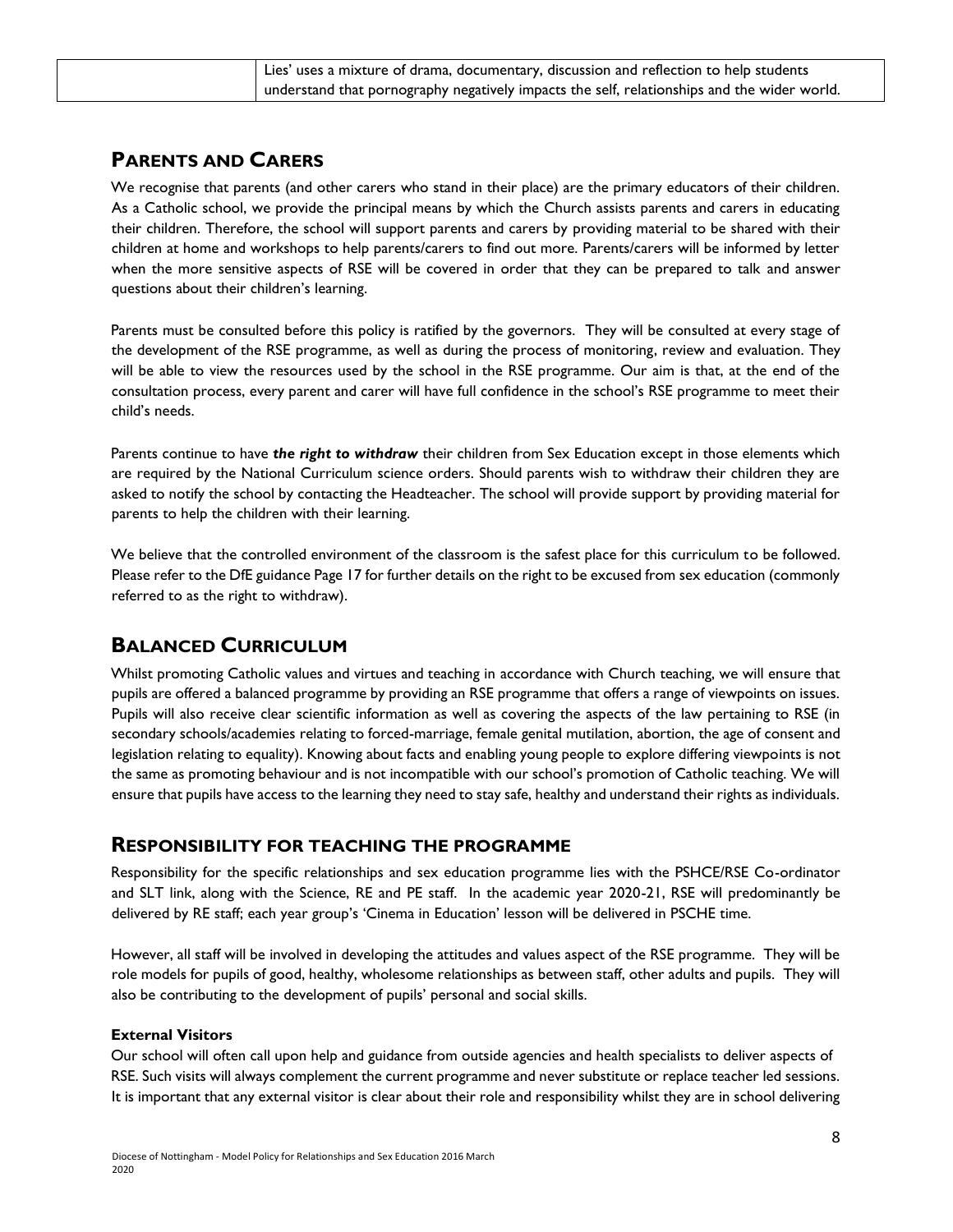a session. Any visitor must adhere to our code of practice developed in line with CES guidance 'Checklist for External Speakers to Schools<sup>5</sup>.

Health professionals should follow the school's policies, minimising the potential for disclosures or inappropriate comments using negotiated ground rules and distancing techniques as other teachers would. They will ensure that all teaching is rooted in Catholic principles and practice.

# **OTHER ROLES AND RESPONSIBILITIES REGARDING RSE**

#### **Governors**

- draw up the RSE policy, in consultation with parents and teachers;
- ensure that the policy is available to parents;
- ensure that the policy is in accordance with other whole school policies, e.g., SEN, the ethos of the school and our Christian beliefs;
- ensure that parents know of their right to withdraw their children;
- establish a link governor to share in the monitoring and evaluation of the programme, including resources used;
- ensure that the policy provides proper and adequate coverage of relevant National Curriculum science topics and the setting of RSE within PSHE.

#### **Headteacher**

The Head teacher takes overall delegated responsibility for the implementation of this policy and for liaison with the Governing Body, parents, the Diocesan Schools' Service and the Local Education Authority, also appropriate agencies.

#### **PSHCE/RSE Co-Ordinator**

The co-ordinator with the head teacher has a general responsibility for supporting other members of staff in the implementation of this policy and will provide a lead in the dissemination of the information relating to RSE and the provision of in-service training. *(They may be supported by the curriculum deputy and the member of staff with responsibility for child protection).* 

#### **All Staff**

l

RSE is a whole school issue. All teachers have a responsibility of care; as well as fostering academic progress they should actively contribute to the guardianship and guidance of the physical, moral and spiritual well-being of their pupils. Teachers will be expected to teach RSE in accordance with the Catholic Ethos of the school. Appropriate training will be made available for all staff teaching RSE. All staff have been included in the development of this policy and all staff should be aware of the policy and how it relates to them.

### **RELATIONSHIP TO OTHER POLICIES AND CURRICULUM SUBJECTS**

This RSE policy is to be delivered as part of the PSHCE framework. It includes guidelines about pupil safety and is compatible with the school's other policy documents (for example, Bullying Policy, Safeguarding Policy, Inclusion Policy etc).

Pupils with particular difficulties whether of a physical or intellectual nature will receive appropriately differentiated support in order to enable them to achieve mature knowledge, understanding and skills. Teaching methods will be adapted to meet the varying needs of this group of pupils.

<sup>5</sup> CES Checklist for External Speakers to Schools, 2016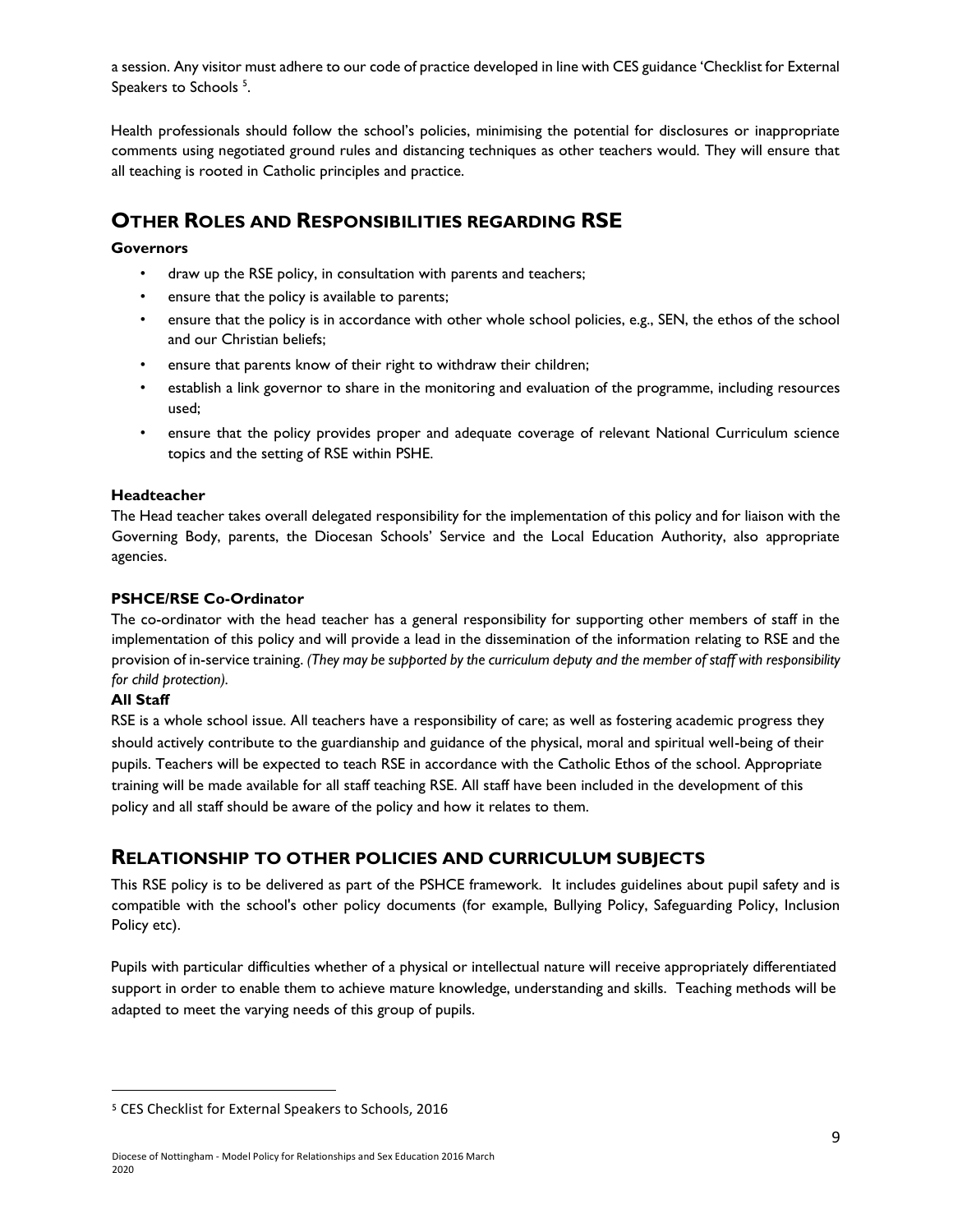Learning about RSE in PSHCE classes will link to/complement learning in those areas identified in the RSE audit.

# **CHILDREN'S QUESTIONS**

The governors want to promote a healthy, positive atmosphere in which RSE can take place. They want to ensure that pupils can ask questions freely, be confident that their questions will be answered, and be sure that they will be free from bullying or harassment from other children and young people.

#### **Controversial or Sensitive issues**

There will always be sensitive or controversial issues in the field of RSE. These may be matter of maturity, of personal involvement or experience of children, of disagreement with the official teaching of the Church, of illegal activity or other doubtful, dubious or harmful activity. The governors believe that children are best educated, protected from harm and exploitation by discussing such issues openly within the context of the RSE programme. The use of ground rules, negotiated between teachers and pupils, will help to create a supportive climate for discussion. (See also Relationships Education, Relationships and Sex Education (RSE) and Health Education, Managing difficult questions, Page 23 for more detail)

Some questions may raise issues which it would not be appropriate for teachers to answer during ordinary class time, e.g., where a child or young person's questions hints at abuse, is deliberately tendentious or is of a personal nature.

### **SUPPORTING CHILDREN AND YOUNG PEOPLE WHO ARE AT RISK**

Children will also need to feel safe and secure in the environment in which RSE takes place. Effective RSE will provide opportunities for discussion of what is and is not appropriate in relationships. Such discussion may well lead to disclosure of a safeguarding issue. Teachers will need to be aware of the needs of their pupils and not let any fears and worries go unnoticed. Where a teacher suspects that a child or young person is a victim of or is at risk of abuse they are required to follow the school's safeguarding policy and immediately inform the designated senior member of staff responsible.

### CONFIDENTIALITY AND ADVICE

All governors, all teachers, all support staff, all parents and all pupils must be made aware of this policy, particularly as it relates to issues of advice and confidentiality.

All lessons, especially those in the RSE programme, will have the best interests of pupils at heart, enabling them to grow in knowledge and understanding of relationships and sex, developing appropriate personal and social skills and becoming appreciative of the values and attitudes which underpin the Christian understanding of what it means to be fully human.

Pupils will be encouraged to talk to their parents/carers about the issues which are discussed in the programme. Teachers will always help pupils facing personal difficulties, in line with the school's pastoral care policy. Teachers should explain to pupils that they cannot offer unconditional confidentiality, in matters which are illegal or abusive for instance. Teachers will explain that in such circumstances they would have to inform others, e.g., parents, head teacher, but that the pupils would always be informed first that such action was going to be taken

### **MONITORING AND EVALUATION**

The RSE Co-ordinator will monitor the provision of the various dimensions of the programme by examining plans, schemes of work and samples of pupils work at regular intervals. The programme will be evaluated biannually by means of questionnaires / response sheets / needs assessment given to pupils, and / or by discussion with pupils, staff and parents. The results of the evaluation should be reported to these groups of interested parties and their